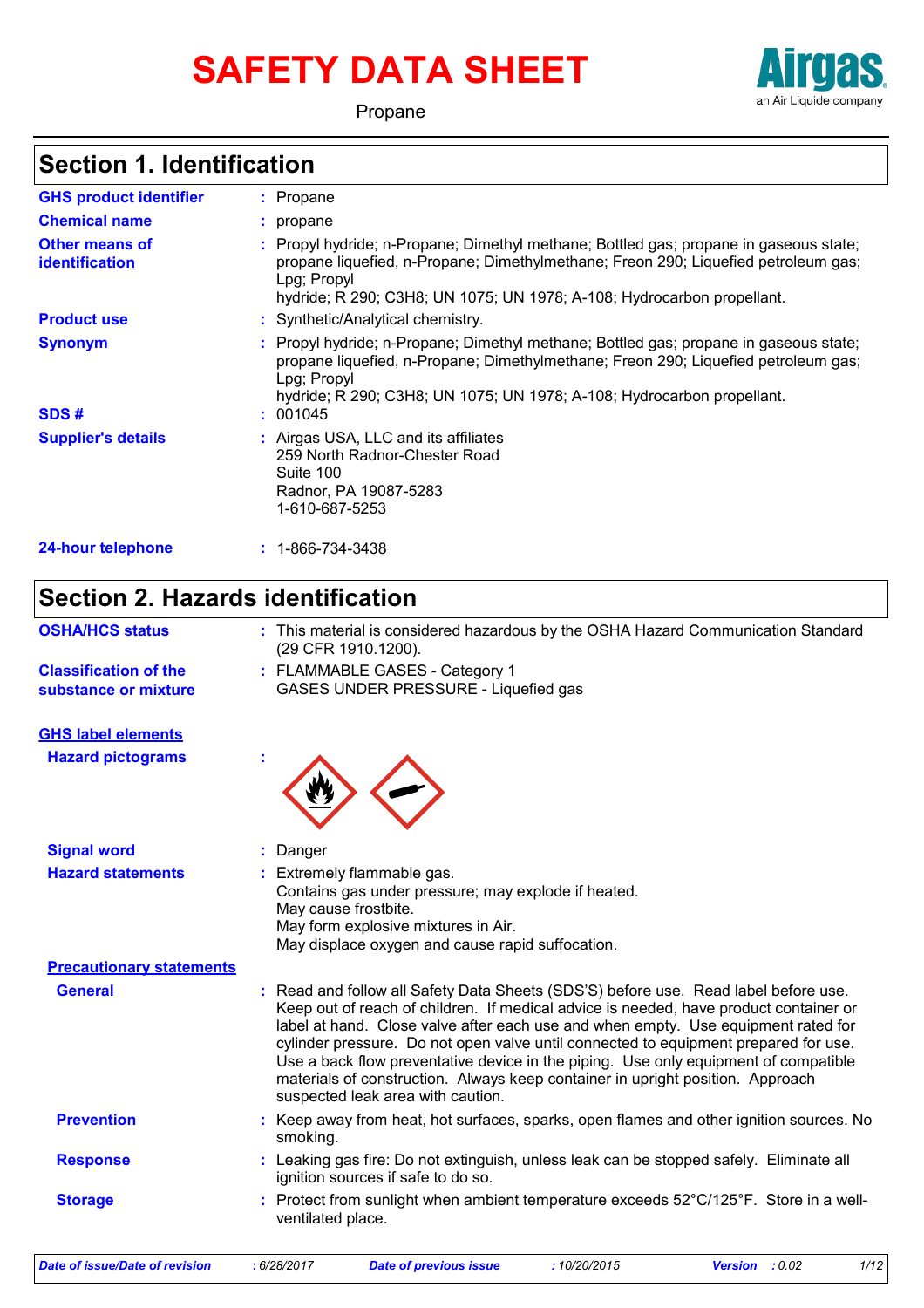### **Section 2. Hazards identification**

| <b>Disposal</b>                            | Not applicable.                                                                                                                   |
|--------------------------------------------|-----------------------------------------------------------------------------------------------------------------------------------|
| <b>Hazards not otherwise</b><br>classified | : In addition to any other important health or physical hazards, this product may displace<br>oxygen and cause rapid suffocation. |

# **Section 3. Composition/information on ingredients**

| <b>Substance/mixture</b>                       | : Substance                                                                                                                                                                                                                                                          |
|------------------------------------------------|----------------------------------------------------------------------------------------------------------------------------------------------------------------------------------------------------------------------------------------------------------------------|
| <b>Chemical name</b>                           | : propane                                                                                                                                                                                                                                                            |
| <b>Other means of</b><br><i>identification</i> | : Propyl hydride; n-Propane; Dimethyl methane; Bottled gas; propane in gaseous state;<br>propane liquefied, n-Propane; Dimethylmethane; Freon 290; Liquefied petroleum gas;<br>Lpg: Propyl<br>hydride; R 290; C3H8; UN 1075; UN 1978; A-108; Hydrocarbon propellant. |

| <b>CAS number/other identifiers</b> |             |
|-------------------------------------|-------------|
| <b>CAS</b> number                   | $: 74-98-6$ |
| <b>Product code</b>                 | : 001045    |

| <b>Ingredient name</b> |     | <b>CAS number</b> |
|------------------------|-----|-------------------|
| Propane                | 100 | 74-98-6           |

Any concentration shown as a range is to protect confidentiality or is due to batch variation.

**There are no additional ingredients present which, within the current knowledge of the supplier and in the concentrations applicable, are classified as hazardous to health or the environment and hence require reporting in this section.**

**Occupational exposure limits, if available, are listed in Section 8.**

### **Section 4. First aid measures**

#### **Description of necessary first aid measures**

| <b>Eye contact</b>                                                                          | : Immediately flush eyes with plenty of water, occasionally lifting the upper and lower<br>eyelids. Check for and remove any contact lenses. Continue to rinse for at least 10<br>minutes. Get medical attention if irritation occurs.                                                                                                                                                                                                                                                                                                                                                       |  |
|---------------------------------------------------------------------------------------------|----------------------------------------------------------------------------------------------------------------------------------------------------------------------------------------------------------------------------------------------------------------------------------------------------------------------------------------------------------------------------------------------------------------------------------------------------------------------------------------------------------------------------------------------------------------------------------------------|--|
| <b>Inhalation</b>                                                                           | : Remove victim to fresh air and keep at rest in a position comfortable for breathing. If<br>not breathing, if breathing is irregular or if respiratory arrest occurs, provide artificial<br>respiration or oxygen by trained personnel. It may be dangerous to the person providing<br>aid to give mouth-to-mouth resuscitation. Get medical attention if adverse health effects<br>persist or are severe. If unconscious, place in recovery position and get medical<br>attention immediately. Maintain an open airway. Loosen tight clothing such as a collar,<br>tie, belt or waistband. |  |
| <b>Skin contact</b>                                                                         | : Wash contaminated skin with soap and water. Remove contaminated clothing and<br>shoes. To avoid the risk of static discharges and gas ignition, soak contaminated<br>clothing thoroughly with water before removing it. Get medical attention if symptoms<br>occur. Wash clothing before reuse. Clean shoes thoroughly before reuse.                                                                                                                                                                                                                                                       |  |
| <b>Ingestion</b>                                                                            | : As this product is a gas, refer to the inhalation section.                                                                                                                                                                                                                                                                                                                                                                                                                                                                                                                                 |  |
|                                                                                             |                                                                                                                                                                                                                                                                                                                                                                                                                                                                                                                                                                                              |  |
| Most important symptoms/effects, acute and delayed<br><b>Potential acute health effects</b> |                                                                                                                                                                                                                                                                                                                                                                                                                                                                                                                                                                                              |  |
| <b>Eye contact</b>                                                                          | : No known significant effects or critical hazards.                                                                                                                                                                                                                                                                                                                                                                                                                                                                                                                                          |  |
| <b>Inhalation</b>                                                                           | : No known significant effects or critical hazards.                                                                                                                                                                                                                                                                                                                                                                                                                                                                                                                                          |  |
| <b>Skin contact</b>                                                                         | : No known significant effects or critical hazards.                                                                                                                                                                                                                                                                                                                                                                                                                                                                                                                                          |  |
| <b>Frostbite</b>                                                                            | : Try to warm up the frozen tissues and seek medical attention.                                                                                                                                                                                                                                                                                                                                                                                                                                                                                                                              |  |
| <b>Ingestion</b>                                                                            | : As this product is a gas, refer to the inhalation section.                                                                                                                                                                                                                                                                                                                                                                                                                                                                                                                                 |  |
| <b>Over-exposure signs/symptoms</b>                                                         |                                                                                                                                                                                                                                                                                                                                                                                                                                                                                                                                                                                              |  |
| <b>Eye contact</b>                                                                          | : No specific data.                                                                                                                                                                                                                                                                                                                                                                                                                                                                                                                                                                          |  |
| <b>Inhalation</b>                                                                           | : No specific data.                                                                                                                                                                                                                                                                                                                                                                                                                                                                                                                                                                          |  |
| <b>Skin contact</b>                                                                         | : No specific data.                                                                                                                                                                                                                                                                                                                                                                                                                                                                                                                                                                          |  |

*Date of issue/Date of revision* **:** *6/28/2017 Date of previous issue : 10/20/2015 Version : 0.02 2/12*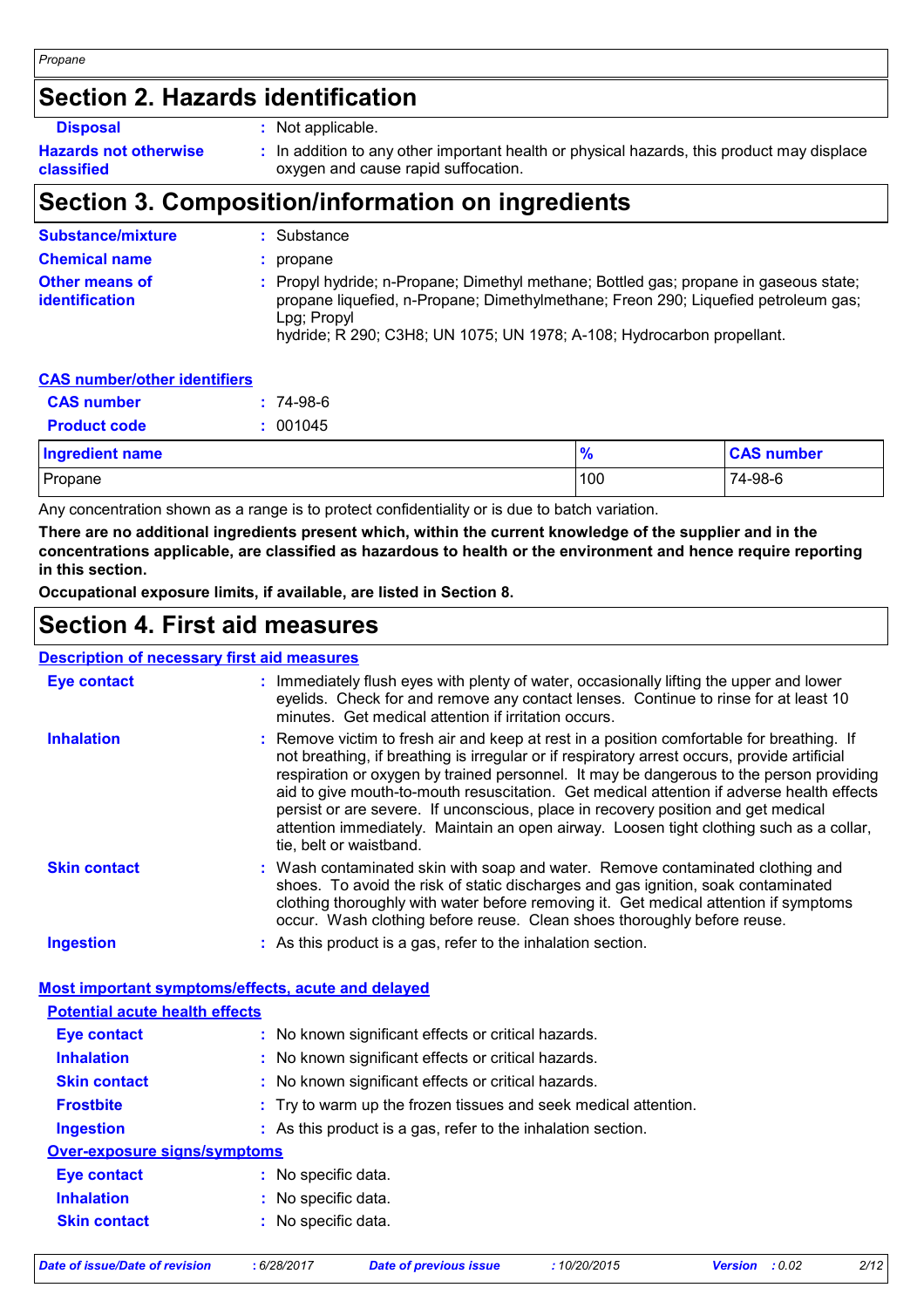# **Section 4. First aid measures**

**Ingestion :** No specific data.

|                                   | Indication of immediate medical attention and special treatment needed, if necessary                                                                                          |
|-----------------------------------|-------------------------------------------------------------------------------------------------------------------------------------------------------------------------------|
| <b>Notes to physician</b>         | : Treat symptomatically. Contact poison treatment specialist immediately if large<br>quantities have been ingested or inhaled.                                                |
| <b>Specific treatments</b>        | : No specific treatment.                                                                                                                                                      |
| <b>Protection of first-aiders</b> | : No action shall be taken involving any personal risk or without suitable training. It may<br>be dangerous to the person providing aid to give mouth-to-mouth resuscitation. |

**See toxicological information (Section 11)**

| <b>Section 5. Fire-fighting measures</b>                 |                                                                                                                                                                                                                                                                                                                                                                                                                                                                                                                                                                                                                                                               |  |
|----------------------------------------------------------|---------------------------------------------------------------------------------------------------------------------------------------------------------------------------------------------------------------------------------------------------------------------------------------------------------------------------------------------------------------------------------------------------------------------------------------------------------------------------------------------------------------------------------------------------------------------------------------------------------------------------------------------------------------|--|
| <b>Extinguishing media</b>                               |                                                                                                                                                                                                                                                                                                                                                                                                                                                                                                                                                                                                                                                               |  |
| <b>Suitable extinguishing</b><br>media                   | : Use an extinguishing agent suitable for the surrounding fire.                                                                                                                                                                                                                                                                                                                                                                                                                                                                                                                                                                                               |  |
| <b>Unsuitable extinguishing</b><br>media                 | : None known.                                                                                                                                                                                                                                                                                                                                                                                                                                                                                                                                                                                                                                                 |  |
| <b>Specific hazards arising</b><br>from the chemical     | : Contains gas under pressure. Extremely flammable gas. In a fire or if heated, a<br>pressure increase will occur and the container may burst, with the risk of a subsequent<br>explosion.                                                                                                                                                                                                                                                                                                                                                                                                                                                                    |  |
| <b>Hazardous thermal</b><br>decomposition products       | Decomposition products may include the following materials:<br>carbon dioxide<br>carbon monoxide                                                                                                                                                                                                                                                                                                                                                                                                                                                                                                                                                              |  |
| <b>Special protective actions</b><br>for fire-fighters   | : Promptly isolate the scene by removing all persons from the vicinity of the incident if<br>there is a fire. No action shall be taken involving any personal risk or without suitable<br>training. Contact supplier immediately for specialist advice. Move containers from fire<br>area if this can be done without risk. Use water spray to keep fire-exposed containers<br>cool. If involved in fire, shut off flow immediately if it can be done without risk. If this is<br>impossible, withdraw from area and allow fire to burn. Fight fire from protected location<br>or maximum possible distance. Eliminate all ignition sources if safe to do so. |  |
| <b>Special protective</b><br>equipment for fire-fighters | Fire-fighters should wear appropriate protective equipment and self-contained breathing<br>apparatus (SCBA) with a full face-piece operated in positive pressure mode.                                                                                                                                                                                                                                                                                                                                                                                                                                                                                        |  |

### **Section 6. Accidental release measures**

#### **Personal precautions, protective equipment and emergency procedures**

| For non-emergency<br>personnel                        | : Accidental releases pose a serious fire or explosion hazard. No action shall be taken<br>involving any personal risk or without suitable training. Evacuate surrounding areas.<br>Keep unnecessary and unprotected personnel from entering. Shut off all ignition<br>sources. No flares, smoking or flames in hazard area. Avoid breathing gas. Provide<br>adequate ventilation. Wear appropriate respirator when ventilation is inadequate. Put<br>on appropriate personal protective equipment. |
|-------------------------------------------------------|-----------------------------------------------------------------------------------------------------------------------------------------------------------------------------------------------------------------------------------------------------------------------------------------------------------------------------------------------------------------------------------------------------------------------------------------------------------------------------------------------------|
| For emergency responders                              | : If specialised clothing is required to deal with the spillage, take note of any information<br>in Section 8 on suitable and unsuitable materials. See also the information in "For non-<br>emergency personnel".                                                                                                                                                                                                                                                                                  |
| <b>Environmental precautions</b>                      | : Ensure emergency procedures to deal with accidental gas releases are in place to avoid<br>contamination of the environment. Inform the relevant authorities if the product has<br>caused environmental pollution (sewers, waterways, soil or air).                                                                                                                                                                                                                                                |
| Methods and materials for containment and cleaning up |                                                                                                                                                                                                                                                                                                                                                                                                                                                                                                     |
| <b>Small spill</b>                                    | : Immediately contact emergency personnel. Stop leak if without risk. Use spark-proof<br>tools and explosion-proof equipment.                                                                                                                                                                                                                                                                                                                                                                       |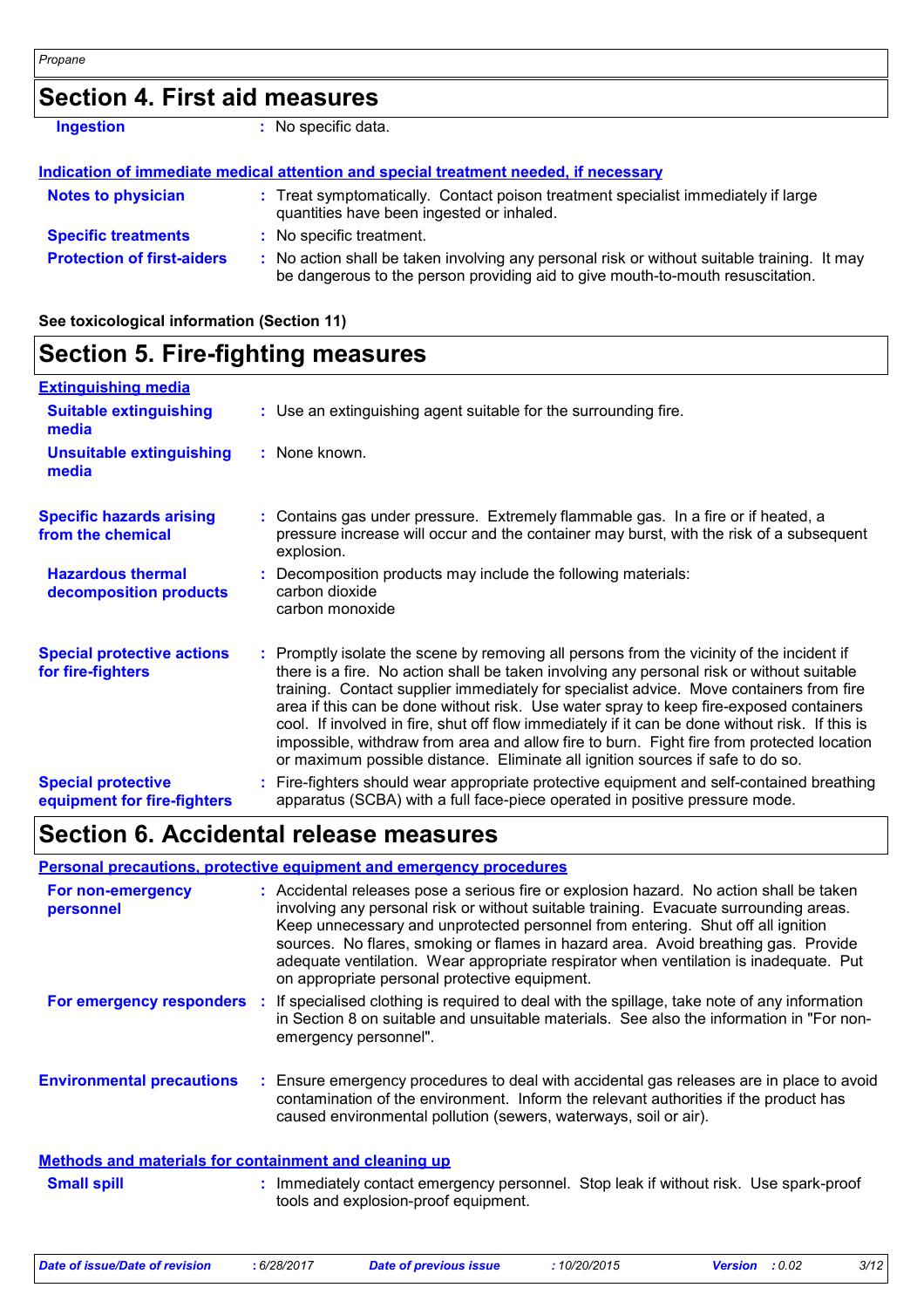### **Section 6. Accidental release measures**

**Large spill :**

: Immediately contact emergency personnel. Stop leak if without risk. Use spark-proof tools and explosion-proof equipment. Note: see Section 1 for emergency contact information and Section 13 for waste disposal.

# **Section 7. Handling and storage**

| <b>Precautions for safe handling</b>                                             |                                                                                                                                                                                                                                                                                                                                                                                                                                                                                                                                                                                                                                                                                                                                                                                                                                                                                                        |
|----------------------------------------------------------------------------------|--------------------------------------------------------------------------------------------------------------------------------------------------------------------------------------------------------------------------------------------------------------------------------------------------------------------------------------------------------------------------------------------------------------------------------------------------------------------------------------------------------------------------------------------------------------------------------------------------------------------------------------------------------------------------------------------------------------------------------------------------------------------------------------------------------------------------------------------------------------------------------------------------------|
| <b>Protective measures</b>                                                       | : Put on appropriate personal protective equipment (see Section 8). Contains gas under<br>pressure. Avoid contact with eyes, skin and clothing. Avoid breathing gas. Use only<br>with adequate ventilation. Wear appropriate respirator when ventilation is inadequate.<br>Do not enter storage areas and confined spaces unless adequately ventilated. Store<br>and use away from heat, sparks, open flame or any other ignition source. Use<br>explosion-proof electrical (ventilating, lighting and material handling) equipment. Use<br>only non-sparking tools. Empty containers retain product residue and can be hazardous.<br>Do not puncture or incinerate container. Use equipment rated for cylinder pressure.<br>Close valve after each use and when empty. Protect cylinders from physical damage;<br>do not drag, roll, slide, or drop. Use a suitable hand truck for cylinder movement. |
| <b>Advice on general</b><br>occupational hygiene                                 | Eating, drinking and smoking should be prohibited in areas where this material is<br>handled, stored and processed. Workers should wash hands and face before eating,<br>drinking and smoking. Remove contaminated clothing and protective equipment before<br>entering eating areas. See also Section 8 for additional information on hygiene<br>measures.                                                                                                                                                                                                                                                                                                                                                                                                                                                                                                                                            |
| <b>Conditions for safe storage,</b><br>including any<br><b>incompatibilities</b> | Store in accordance with local regulations. Store in a segregated and approved area.<br>Store away from direct sunlight in a dry, cool and well-ventilated area, away from<br>incompatible materials (see Section 10). Eliminate all ignition sources. Keep container<br>tightly closed and sealed until ready for use. Cylinders should be stored upright, with<br>valve protection cap in place, and firmly secured to prevent falling or being knocked<br>over. Cylinder temperatures should not exceed 52 °C (125 °F).                                                                                                                                                                                                                                                                                                                                                                             |

## **Section 8. Exposure controls/personal protection**

#### **Control parameters**

#### **Occupational exposure limits**

| <b>Ingredient name</b> | <b>Exposure limits</b>                   |  |  |
|------------------------|------------------------------------------|--|--|
| Propane                | NIOSH REL (United States, 10/2013).      |  |  |
|                        | TWA: 1800 mg/m <sup>3</sup> 10 hours.    |  |  |
|                        | TWA: 1000 ppm 10 hours.                  |  |  |
|                        | <b>OSHA PEL (United States, 2/2013).</b> |  |  |
|                        | TWA: 1800 mg/m <sup>3</sup> 8 hours.     |  |  |
|                        | TWA: 1000 ppm 8 hours.                   |  |  |
|                        | OSHA PEL 1989 (United States, 3/1989).   |  |  |
|                        | TWA: 1800 mg/m <sup>3</sup> 8 hours.     |  |  |
|                        | TWA: 1000 ppm 8 hours.                   |  |  |

| <b>Appropriate engineering</b><br><b>controls</b> | : Use only with adequate ventilation. Use process enclosures, local exhaust ventilation or<br>other engineering controls to keep worker exposure to airborne contaminants below any<br>recommended or statutory limits. The engineering controls also need to keep gas,<br>vapor or dust concentrations below any lower explosive limits. Use explosion-proof<br>ventilation equipment. |
|---------------------------------------------------|-----------------------------------------------------------------------------------------------------------------------------------------------------------------------------------------------------------------------------------------------------------------------------------------------------------------------------------------------------------------------------------------|
| <b>Environmental exposure</b><br><b>controls</b>  | : Emissions from ventilation or work process equipment should be checked to ensure<br>they comply with the requirements of environmental protection legislation. In some<br>cases, fume scrubbers, filters or engineering modifications to the process equipment<br>will be necessary to reduce emissions to acceptable levels.                                                         |

#### **Individual protection measures**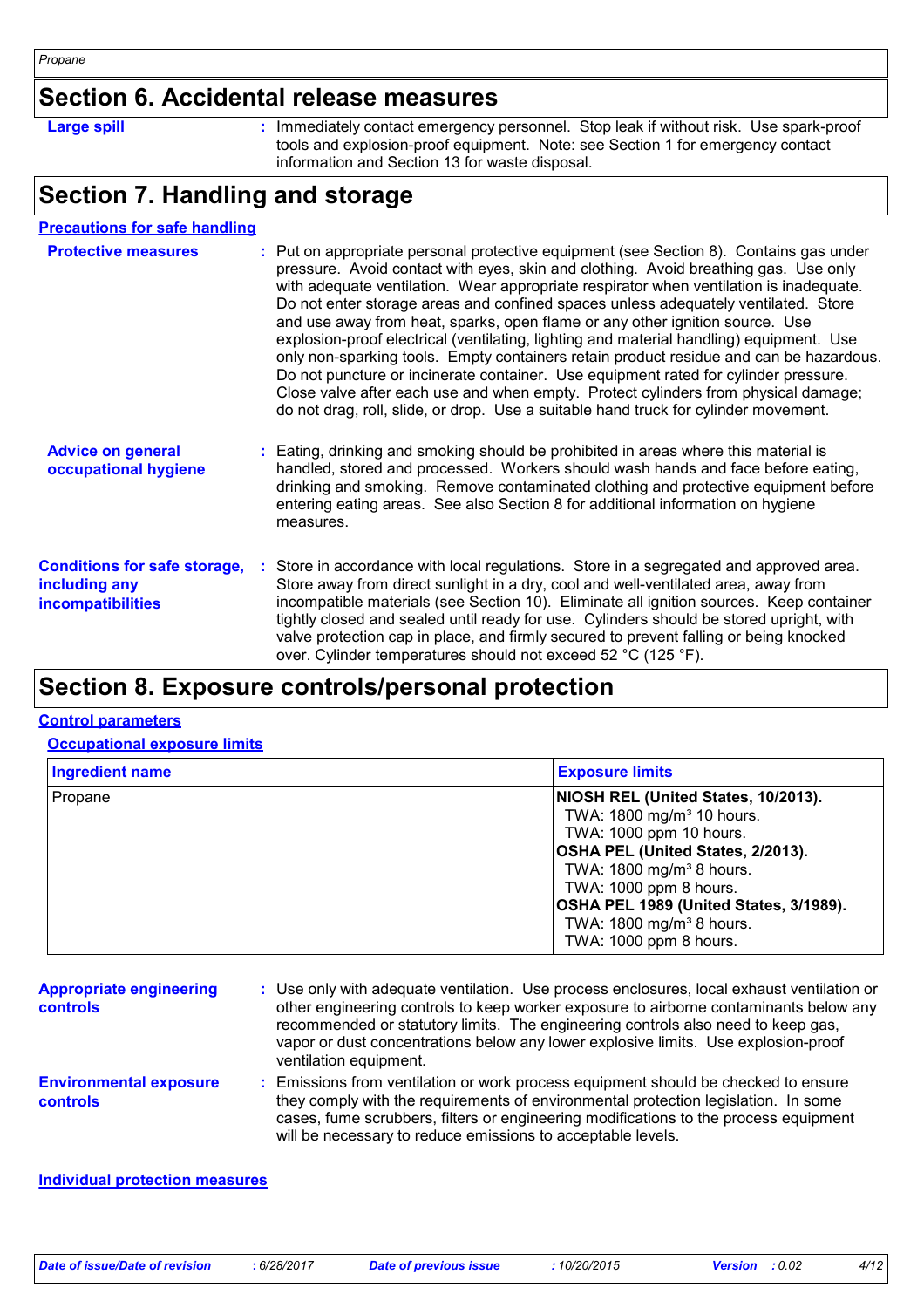# **Section 8. Exposure controls/personal protection**

| <b>Hygiene measures</b>       | : Wash hands, forearms and face thoroughly after handling chemical products, before<br>eating, smoking and using the lavatory and at the end of the working period.<br>Appropriate techniques should be used to remove potentially contaminated clothing.<br>Wash contaminated clothing before reusing. Ensure that eyewash stations and safety<br>showers are close to the workstation location.                                                                                                                                                                                                                      |
|-------------------------------|------------------------------------------------------------------------------------------------------------------------------------------------------------------------------------------------------------------------------------------------------------------------------------------------------------------------------------------------------------------------------------------------------------------------------------------------------------------------------------------------------------------------------------------------------------------------------------------------------------------------|
| <b>Eye/face protection</b>    | : Safety eyewear complying with an approved standard should be used when a risk<br>assessment indicates this is necessary to avoid exposure to liquid splashes, mists,<br>gases or dusts. If contact is possible, the following protection should be worn, unless<br>the assessment indicates a higher degree of protection: safety glasses with side-<br>shields.                                                                                                                                                                                                                                                     |
| <b>Skin protection</b>        |                                                                                                                                                                                                                                                                                                                                                                                                                                                                                                                                                                                                                        |
| <b>Hand protection</b>        | : Chemical-resistant, impervious gloves complying with an approved standard should be<br>worn at all times when handling chemical products if a risk assessment indicates this is<br>necessary. Considering the parameters specified by the glove manufacturer, check<br>during use that the gloves are still retaining their protective properties. It should be<br>noted that the time to breakthrough for any glove material may be different for different<br>glove manufacturers. In the case of mixtures, consisting of several substances, the<br>protection time of the gloves cannot be accurately estimated. |
| <b>Body protection</b>        | : Personal protective equipment for the body should be selected based on the task being<br>performed and the risks involved and should be approved by a specialist before<br>handling this product. When there is a risk of ignition from static electricity, wear anti-<br>static protective clothing. For the greatest protection from static discharges, clothing<br>should include anti-static overalls, boots and gloves.                                                                                                                                                                                         |
| <b>Other skin protection</b>  | : Appropriate footwear and any additional skin protection measures should be selected<br>based on the task being performed and the risks involved and should be approved by a<br>specialist before handling this product.                                                                                                                                                                                                                                                                                                                                                                                              |
| <b>Respiratory protection</b> | : Use a properly fitted, air-purifying or air-fed respirator complying with an approved<br>standard if a risk assessment indicates this is necessary. Respirator selection must be<br>based on known or anticipated exposure levels, the hazards of the product and the safe<br>working limits of the selected respirator.                                                                                                                                                                                                                                                                                             |

# **Section 9. Physical and chemical properties**

| <b>Appearance</b>                               |                                                                                                                                                      |
|-------------------------------------------------|------------------------------------------------------------------------------------------------------------------------------------------------------|
| <b>Physical state</b>                           | : Gas. [Liquefied compressed gas.]                                                                                                                   |
| <b>Color</b>                                    | : Colorless.                                                                                                                                         |
| <b>Molecular weight</b>                         | : 44.11 g/mole                                                                                                                                       |
| <b>Molecular formula</b>                        | $\therefore$ C3-H8                                                                                                                                   |
| <b>Boiling/condensation point</b>               | : $-161.48^{\circ}$ C ( $-258.7^{\circ}$ F)                                                                                                          |
| <b>Melting/freezing point</b>                   | : $-187.6^{\circ}$ C ( $-305.7^{\circ}$ F)                                                                                                           |
| <b>Critical temperature</b>                     | : $96.55^{\circ}$ C (205.8°F)                                                                                                                        |
| <b>Odor</b>                                     | : Odorless. BUT MAY HAVE SKUNK ODOR ADDED.                                                                                                           |
| <b>Odor threshold</b>                           | $\cdot$ Not available.                                                                                                                               |
| pH                                              | : Not available.                                                                                                                                     |
| <b>Flash point</b>                              | : Closed cup: $-104^{\circ}$ C ( $-155.2^{\circ}$ F)<br>Open cup: -104°C (-155.2°F)                                                                  |
| <b>Burning time</b>                             | : Not applicable.                                                                                                                                    |
| <b>Burning rate</b>                             | : Not applicable.                                                                                                                                    |
| <b>Evaporation rate</b>                         | : Not available.                                                                                                                                     |
| <b>Flammability (solid, gas)</b>                | : Extremely flammable in the presence of the following materials or conditions: open<br>flames, sparks and static discharge and oxidizing materials. |
| Lower and upper explosive<br>(flammable) limits | : Lower: $1.8\%$<br>Upper: 8.4%                                                                                                                      |
| <b>Vapor pressure</b>                           | : 109 (psig)                                                                                                                                         |
| <b>Vapor density</b>                            | : $1.6$ (Air = 1)                                                                                                                                    |
|                                                 |                                                                                                                                                      |

*Date of issue/Date of revision* **:** *6/28/2017 Date of previous issue : 10/20/2015 Version : 0.02 5/12*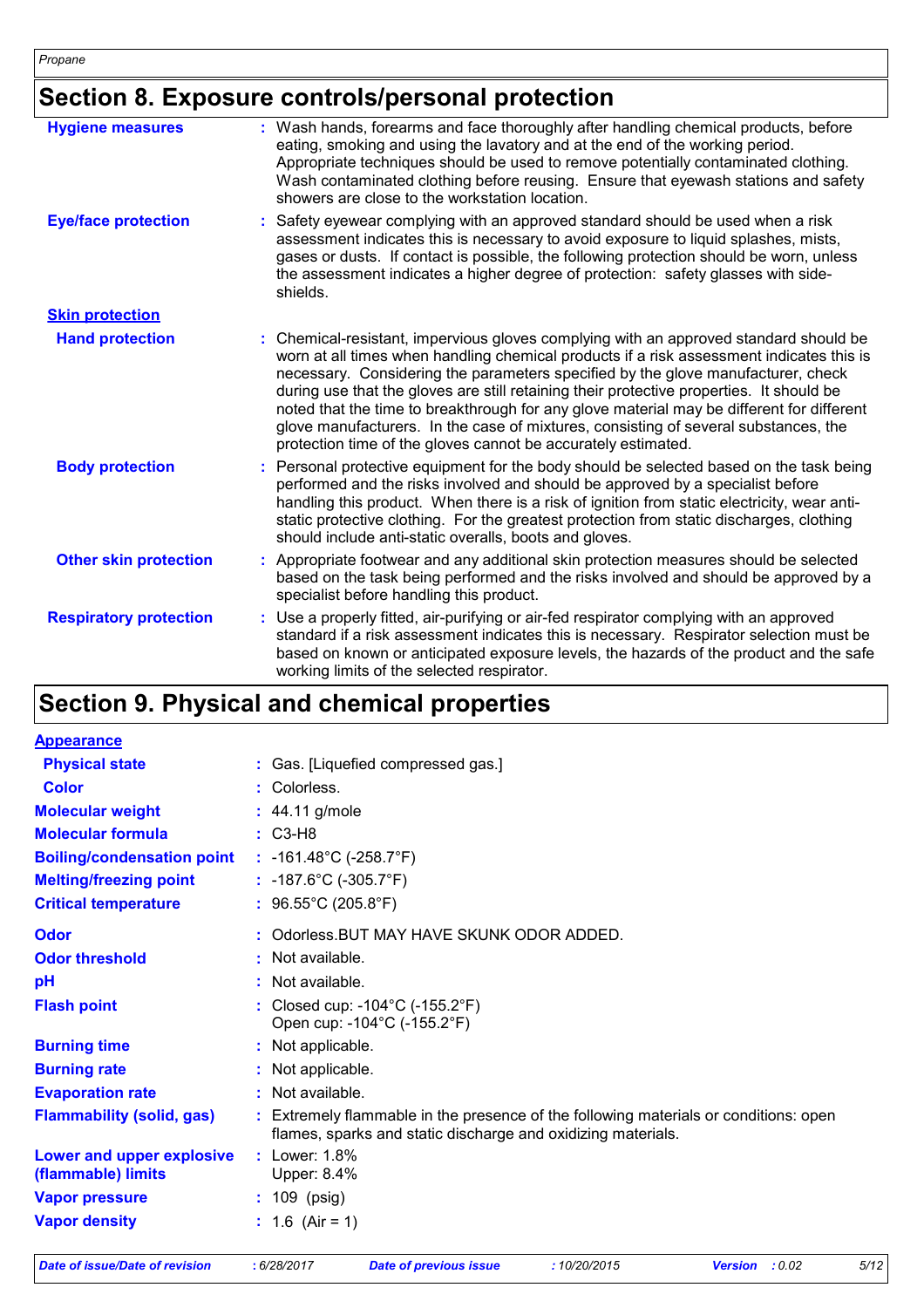# **Section 9. Physical and chemical properties**

| <b>Specific Volume (ft 3/lb)</b>                  |    | :8.6206                     |
|---------------------------------------------------|----|-----------------------------|
| Gas Density (lb/ft 3)                             |    | : $0.116$ (25°C / 77 to °F) |
| <b>Relative density</b>                           | t. | Not applicable.             |
| <b>Solubility</b>                                 |    | Not available.              |
| <b>Solubility in water</b>                        |    | $: 0.0244$ g/l              |
| <b>Partition coefficient: n-</b><br>octanol/water |    | : 1.09                      |
| <b>Auto-ignition temperature</b>                  |    | : 287°C (548.6°F)           |
| <b>Decomposition temperature</b>                  |    | $:$ Not available.          |
| <b>SADT</b>                                       |    | Not available.              |
| <b>Viscosity</b>                                  | t. | Not applicable.             |

# **Section 10. Stability and reactivity**

| <b>Reactivity</b>                                   | : No specific test data related to reactivity available for this product or its ingredients.                                                                                 |
|-----------------------------------------------------|------------------------------------------------------------------------------------------------------------------------------------------------------------------------------|
| <b>Chemical stability</b>                           | : The product is stable.                                                                                                                                                     |
| <b>Possibility of hazardous</b><br><b>reactions</b> | : Under normal conditions of storage and use, hazardous reactions will not occur.                                                                                            |
| <b>Conditions to avoid</b>                          | : Avoid all possible sources of ignition (spark or flame). Do not pressurize, cut, weld,<br>braze, solder, drill, grind or expose containers to heat or sources of ignition. |
| <b>Incompatible materials</b>                       | : Oxidizers                                                                                                                                                                  |
| <b>Hazardous decomposition</b><br>products          | : Under normal conditions of storage and use, hazardous decomposition products should<br>not be produced.                                                                    |

**Hazardous polymerization :** Under normal conditions of storage and use, hazardous polymerization will not occur.

### **Section 11. Toxicological information**

#### **Information on toxicological effects**

**Acute toxicity**

Not available.

**IDLH :** 2100 ppm

**Irritation/Corrosion**

Not available.

**Sensitization**

Not available.

**Mutagenicity**

Not available.

**Carcinogenicity**

Not available.

**Reproductive toxicity**

Not available.

#### **Teratogenicity**

Not available.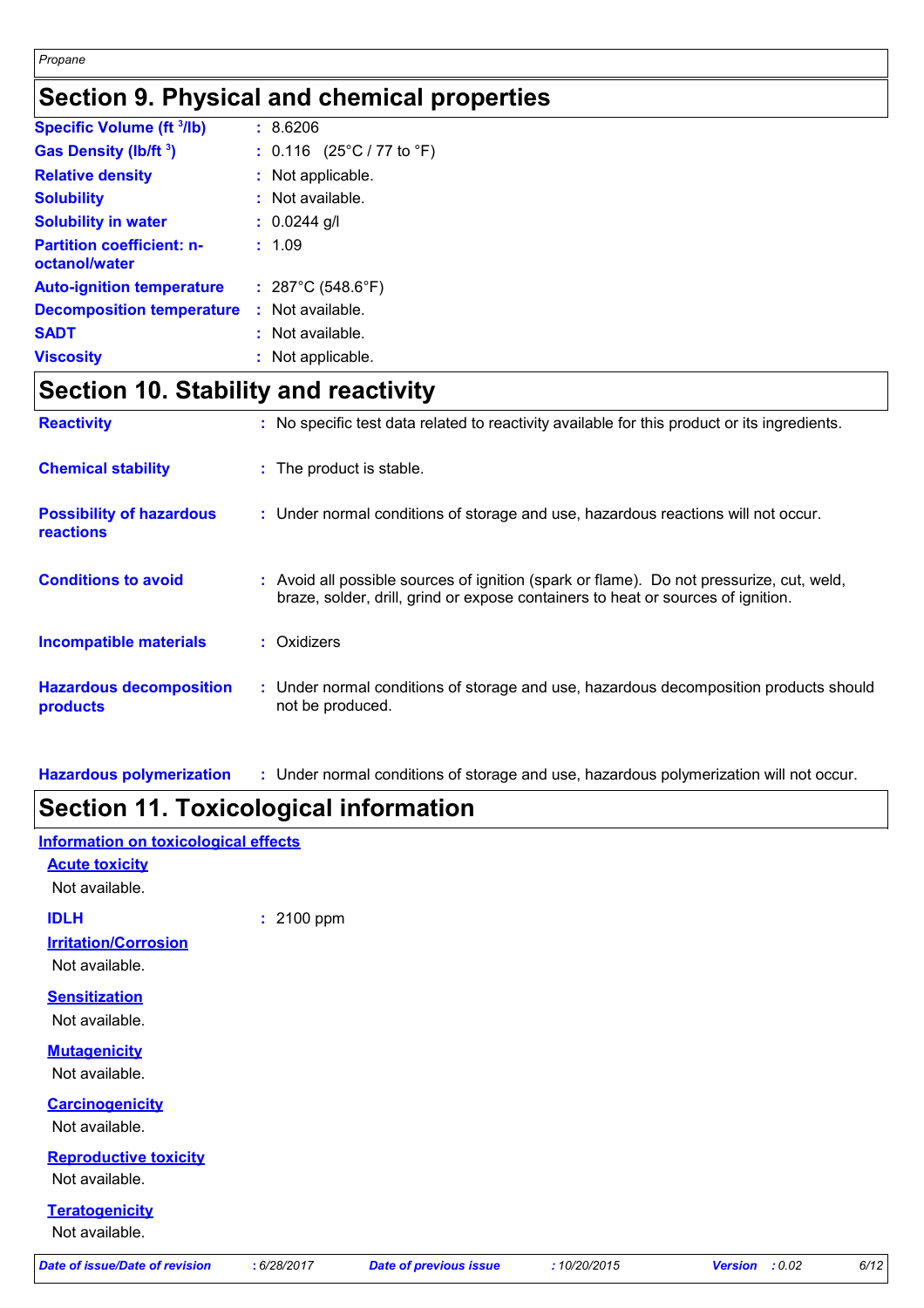# **Section 11. Toxicological information**

| <b>Specific target organ toxicity (single exposure)</b><br>Not available. |                                                                                          |
|---------------------------------------------------------------------------|------------------------------------------------------------------------------------------|
| Specific target organ toxicity (repeated exposure)<br>Not available.      |                                                                                          |
| <b>Aspiration hazard</b><br>Not available.                                |                                                                                          |
| <b>Information on the likely</b><br>routes of exposure                    | : Not available.                                                                         |
| <b>Potential acute health effects</b>                                     |                                                                                          |
| <b>Eye contact</b>                                                        | : No known significant effects or critical hazards.                                      |
| <b>Inhalation</b>                                                         | No known significant effects or critical hazards.                                        |
| <b>Skin contact</b>                                                       | : No known significant effects or critical hazards.                                      |
| <b>Ingestion</b>                                                          | : As this product is a gas, refer to the inhalation section.                             |
|                                                                           | Symptoms related to the physical, chemical and toxicological characteristics             |
| <b>Eye contact</b>                                                        | : No specific data.                                                                      |
| <b>Inhalation</b>                                                         | : No specific data.                                                                      |
| <b>Skin contact</b>                                                       | : No specific data.                                                                      |
| <b>Ingestion</b>                                                          | : No specific data.                                                                      |
|                                                                           | Delayed and immediate effects and also chronic effects from short and long term exposure |
| <b>Short term exposure</b>                                                |                                                                                          |
| <b>Potential immediate</b><br>effects                                     | : Not available.                                                                         |
| <b>Potential delayed effects</b>                                          | : Not available.                                                                         |
| <b>Long term exposure</b>                                                 |                                                                                          |
| <b>Potential immediate</b><br>effects                                     | : Not available.                                                                         |
| <b>Potential delayed effects</b>                                          | : Not available.                                                                         |
| <b>Potential chronic health effects</b><br>Not available.                 |                                                                                          |
| <b>General</b>                                                            | : No known significant effects or critical hazards.                                      |
| <b>Carcinogenicity</b>                                                    | No known significant effects or critical hazards.                                        |
| <b>Mutagenicity</b>                                                       | No known significant effects or critical hazards.                                        |
| <b>Teratogenicity</b>                                                     | : No known significant effects or critical hazards.                                      |
| <b>Developmental effects</b>                                              | : No known significant effects or critical hazards.                                      |
| <b>Fertility effects</b>                                                  | : No known significant effects or critical hazards.                                      |
| <b>Numerical measures of toxicity</b>                                     |                                                                                          |

### **Acute toxicity estimates**

Not available.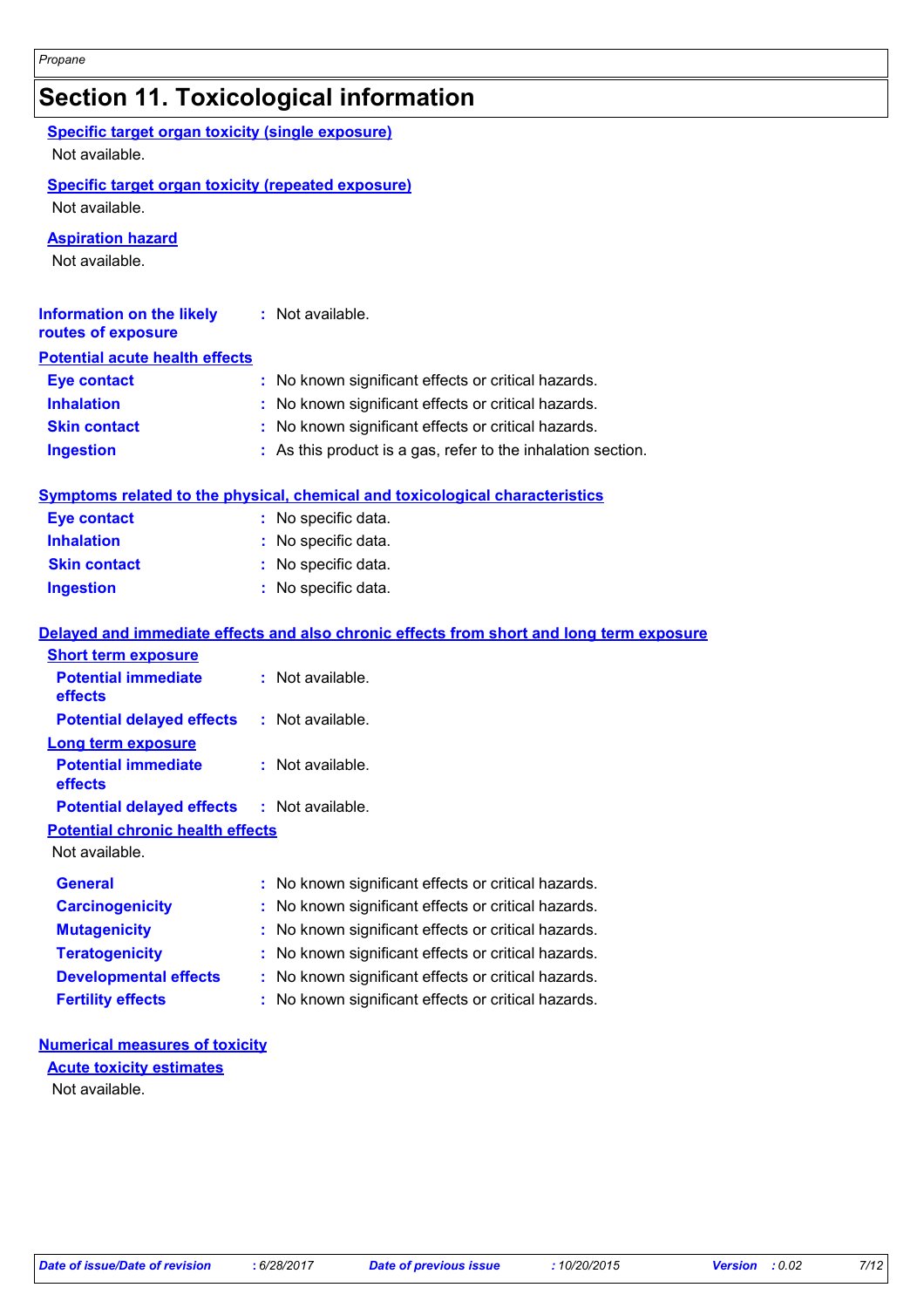# **Section 12. Ecological information**

#### **Toxicity**

Not available.

#### **Persistence and degradability**

Not available.

#### **Bioaccumulative potential**

| <b>Product/ingredient name</b> | $ $ LogP <sub>ow</sub> | <b>BCF</b> | <b>Potential</b> |
|--------------------------------|------------------------|------------|------------------|
| Propane                        | . .09                  |            | low              |

#### **Mobility in soil**

| <b>Soil/water partition</b> | : Not available. |
|-----------------------------|------------------|
| <b>coefficient (Koc)</b>    |                  |

**Other adverse effects** : No known significant effects or critical hazards.

### **Section 13. Disposal considerations**

| <b>Disposal methods</b> | : The generation of waste should be avoided or minimized wherever possible. Disposal<br>of this product, solutions and any by-products should at all times comply with the<br>requirements of environmental protection and waste disposal legislation and any<br>regional local authority requirements. Dispose of surplus and non-recyclable products<br>via a licensed waste disposal contractor. Waste should not be disposed of untreated to<br>the sewer unless fully compliant with the requirements of all authorities with jurisdiction.<br>Empty Airgas-owned pressure vessels should be returned to Airgas. Waste packaging<br>should be recycled. Incineration or landfill should only be considered when recycling is<br>not feasible. This material and its container must be disposed of in a safe way. Empty<br>containers or liners may retain some product residues. Do not puncture or incinerate |
|-------------------------|---------------------------------------------------------------------------------------------------------------------------------------------------------------------------------------------------------------------------------------------------------------------------------------------------------------------------------------------------------------------------------------------------------------------------------------------------------------------------------------------------------------------------------------------------------------------------------------------------------------------------------------------------------------------------------------------------------------------------------------------------------------------------------------------------------------------------------------------------------------------------------------------------------------------|
|                         | container.                                                                                                                                                                                                                                                                                                                                                                                                                                                                                                                                                                                                                                                                                                                                                                                                                                                                                                          |

# **Section 14. Transport information**

|                                         | <b>DOT</b>                                                                                                                                                                                                              | <b>TDG</b>                                                                                                                                                                                                                                         | <b>Mexico</b>  | <b>IMDG</b>    | <b>IATA</b>                                                                                                                                       |
|-----------------------------------------|-------------------------------------------------------------------------------------------------------------------------------------------------------------------------------------------------------------------------|----------------------------------------------------------------------------------------------------------------------------------------------------------------------------------------------------------------------------------------------------|----------------|----------------|---------------------------------------------------------------------------------------------------------------------------------------------------|
| <b>UN number</b>                        | <b>UN1978</b>                                                                                                                                                                                                           | <b>UN1978</b>                                                                                                                                                                                                                                      | <b>UN1978</b>  | <b>UN1978</b>  | <b>UN1978</b>                                                                                                                                     |
| <b>UN proper</b><br>shipping name       | <b>PROPANE</b>                                                                                                                                                                                                          | <b>PROPANE</b>                                                                                                                                                                                                                                     | <b>PROPANE</b> | <b>PROPANE</b> | <b>PROPANE</b>                                                                                                                                    |
| <b>Transport</b><br>hazard class(es)    | 2.1<br><b>WABLE G</b>                                                                                                                                                                                                   | 2.1                                                                                                                                                                                                                                                | 2.1            | 2.1            | 2.1                                                                                                                                               |
| <b>Packing group</b>                    |                                                                                                                                                                                                                         |                                                                                                                                                                                                                                                    |                |                |                                                                                                                                                   |
| <b>Environment</b>                      | No.                                                                                                                                                                                                                     | No.                                                                                                                                                                                                                                                | No.            | No.            | No.                                                                                                                                               |
| <b>Additional</b><br><i>information</i> | <b>Limited quantity</b><br>Yes.<br><b>Packaging instruction</b><br>Passenger aircraft<br>Quantity limitation:<br>Forbidden.<br>Cargo aircraft<br>Quantity limitation: 150<br>kg<br><b>Special provisions</b><br>19, T50 | Product classified as<br>per the following<br>sections of the<br>Transportation of<br>Dangerous Goods<br>Regulations: 2.13-2.17<br>(Class 2).<br><b>Explosive Limit and</b><br><b>Limited Quantity Index</b><br>0.125<br><b>ERAP Index</b><br>3000 |                |                | <b>Passenger and Cargo</b><br><b>Aircraft</b> Quantity<br>limitation: 0 Forbidden<br><b>Cargo Aircraft Only</b><br>Quantity limitation: 150<br>kg |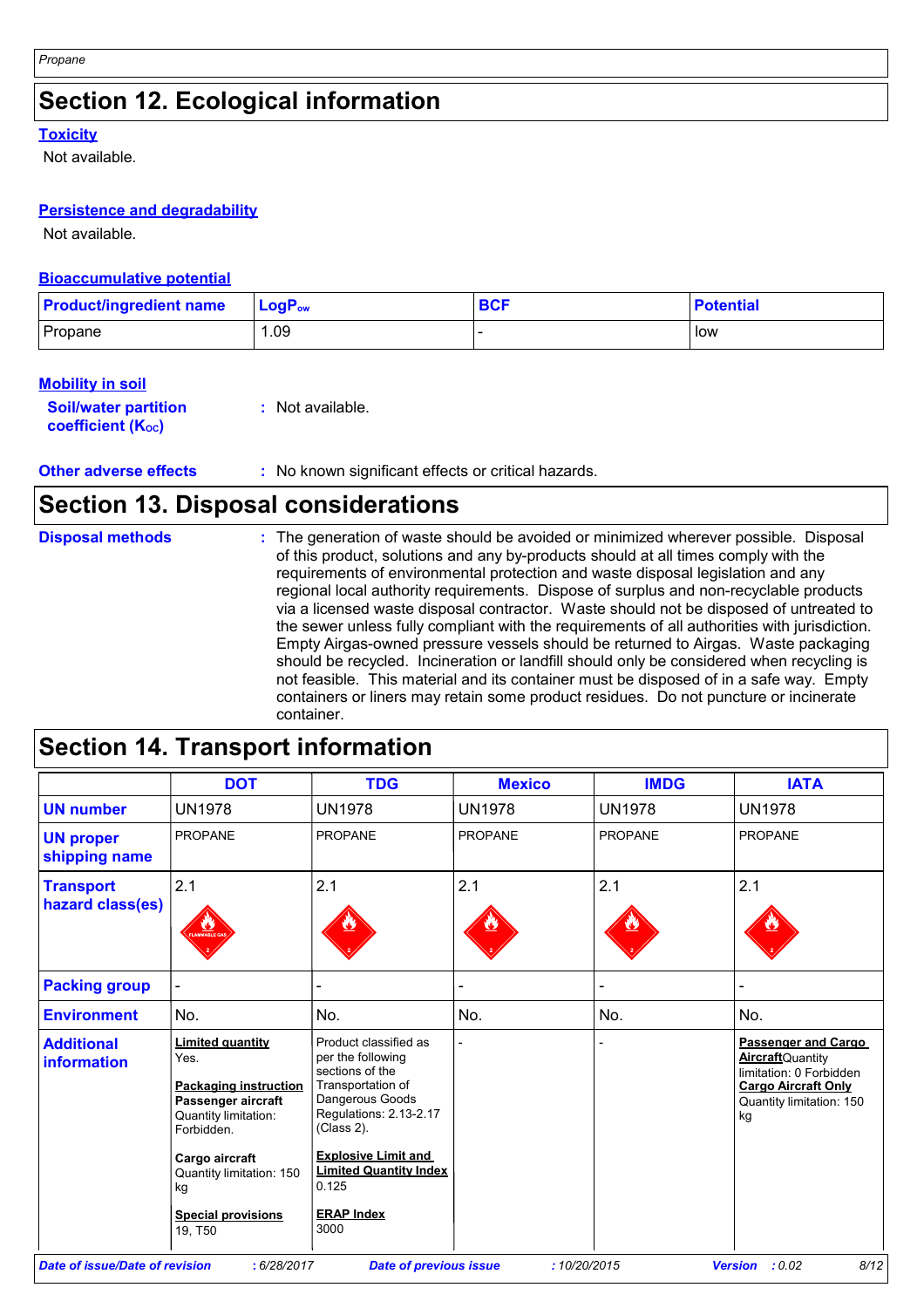| Propane<br><b>Section 14. Transport information</b> |  |  |  |  |
|-----------------------------------------------------|--|--|--|--|
|                                                     |  |  |  |  |

**"Refer to CFR 49 (or authority having jurisdiction) to determine the information required for shipment of the product."** 

|  | Special precautions for user : Transport within user's premises: always transport in closed containers that are              |
|--|------------------------------------------------------------------------------------------------------------------------------|
|  | upright and secure. Ensure that persons transporting the product know what to do in the<br>event of an accident or spillage. |

| <b>Transport in bulk according : Not available.</b> |  |  |
|-----------------------------------------------------|--|--|
| to Annex II of MARPOL                               |  |  |
| 73/78 and the IBC Code                              |  |  |

# **Section 15. Regulatory information**

| <b>U.S. Federal regulations</b>                                                   |                   | : TSCA 8(a) CDR Exempt/Partial exemption: Not determined                                  |             |                       |      |
|-----------------------------------------------------------------------------------|-------------------|-------------------------------------------------------------------------------------------|-------------|-----------------------|------|
|                                                                                   |                   | United States inventory (TSCA 8b): This material is listed or exempted.                   |             |                       |      |
|                                                                                   |                   | Clean Air Act (CAA) 112 regulated flammable substances: propane                           |             |                       |      |
| <b>Clean Air Act Section 112</b><br>(b) Hazardous Air<br><b>Pollutants (HAPS)</b> | : Not listed      |                                                                                           |             |                       |      |
| <b>Clean Air Act Section 602</b><br><b>Class I Substances</b>                     | : Not listed      |                                                                                           |             |                       |      |
| <b>Clean Air Act Section 602</b><br><b>Class II Substances</b>                    | : Not listed      |                                                                                           |             |                       |      |
| <b>DEA List I Chemicals</b><br>(Precursor Chemicals)                              | : Not listed      |                                                                                           |             |                       |      |
| <b>DEA List II Chemicals</b><br><b>(Essential Chemicals)</b>                      | : Not listed      |                                                                                           |             |                       |      |
| <b>SARA 302/304</b>                                                               |                   |                                                                                           |             |                       |      |
| <b>Composition/information on ingredients</b>                                     |                   |                                                                                           |             |                       |      |
| No products were found.                                                           |                   |                                                                                           |             |                       |      |
| <b>SARA 304 RQ</b>                                                                | : Not applicable. |                                                                                           |             |                       |      |
| <b>SARA 311/312</b>                                                               |                   |                                                                                           |             |                       |      |
| <b>Classification</b>                                                             |                   | : Refer to Section 2: Hazards Identification of this SDS for classification of substance. |             |                       |      |
| <b>State regulations</b>                                                          |                   |                                                                                           |             |                       |      |
| <b>Date of issue/Date of revision</b>                                             | : 6/28/2017       | <b>Date of previous issue</b>                                                             | :10/20/2015 | <b>Version</b> : 0.02 | 9/12 |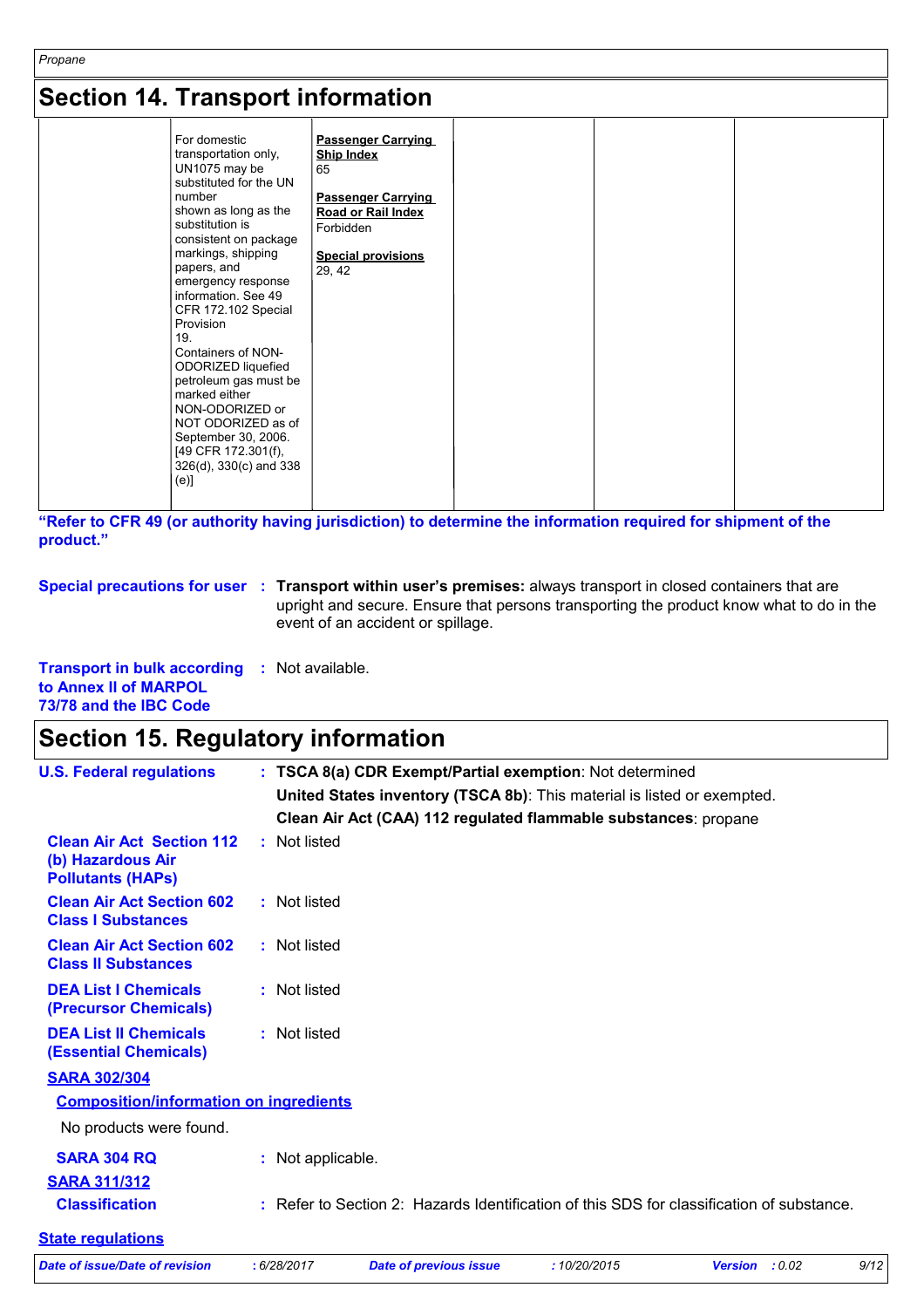### **Section 15. Regulatory information**

| <b>Massachusetts</b>             | $:$ This material is listed.                                                                                                                                                                                                                                                                            |
|----------------------------------|---------------------------------------------------------------------------------------------------------------------------------------------------------------------------------------------------------------------------------------------------------------------------------------------------------|
| <b>New York</b>                  | This material is not listed.                                                                                                                                                                                                                                                                            |
| <b>New Jersey</b>                | This material is listed.                                                                                                                                                                                                                                                                                |
| <b>Pennsylvania</b>              | This material is listed.                                                                                                                                                                                                                                                                                |
| <b>International requlations</b> |                                                                                                                                                                                                                                                                                                         |
| <b>International lists</b>       |                                                                                                                                                                                                                                                                                                         |
| <b>National inventory</b>        |                                                                                                                                                                                                                                                                                                         |
| <b>Australia</b>                 | : This material is listed or exempted.                                                                                                                                                                                                                                                                  |
| <b>Canada</b>                    | This material is listed or exempted.                                                                                                                                                                                                                                                                    |
| <b>China</b>                     | This material is listed or exempted.                                                                                                                                                                                                                                                                    |
| <b>Europe</b>                    | This material is listed or exempted.                                                                                                                                                                                                                                                                    |
| <b>Japan</b>                     | This material is listed or exempted.                                                                                                                                                                                                                                                                    |
| <b>Malaysia</b>                  | This material is listed or exempted.                                                                                                                                                                                                                                                                    |
| <b>New Zealand</b>               | This material is listed or exempted.                                                                                                                                                                                                                                                                    |
| <b>Philippines</b>               | This material is listed or exempted.                                                                                                                                                                                                                                                                    |
| <b>Republic of Korea</b>         | This material is listed or exempted.                                                                                                                                                                                                                                                                    |
| <b>Taiwan</b>                    | This material is listed or exempted.                                                                                                                                                                                                                                                                    |
| <b>Canada</b>                    |                                                                                                                                                                                                                                                                                                         |
| <b>WHMIS (Canada)</b>            | : Class A: Compressed gas.<br>Class B-1: Flammable gas.                                                                                                                                                                                                                                                 |
|                                  | <b>CEPA Toxic substances:</b> This material is not listed.<br><b>Canadian ARET:</b> This material is not listed.<br><b>Canadian NPRI:</b> This material is listed.<br>Alberta Designated Substances: This material is not listed.<br><b>Ontario Designated Substances: This material is not listed.</b> |
|                                  | Quebec Designated Substances: This material is not listed.                                                                                                                                                                                                                                              |

### **Section 16. Other information**

**Canada Label requirements :** Class A: Compressed gas.

Class B-1: Flammable gas.

#### **Hazardous Material Information System (U.S.A.)**



**Caution: HMIS® ratings are based on a 0-4 rating scale, with 0 representing minimal hazards or risks, and 4 representing significant hazards or risks Although HMIS® ratings are not required on SDSs under 29 CFR 1910. 1200, the preparer may choose to provide them. HMIS® ratings are to be used with a fully implemented HMIS® program. HMIS® is a registered mark of the National Paint & Coatings Association (NPCA). HMIS® materials may be purchased exclusively from J. J. Keller (800) 327-6868.**

**The customer is responsible for determining the PPE code for this material.**

**National Fire Protection Association (U.S.A.)**



**Reprinted with permission from NFPA 704-2001, Identification of the Hazards of Materials for Emergency Response Copyright ©1997, National Fire Protection Association, Quincy, MA 02269. This reprinted material is not the complete and official position of the National Fire Protection Association, on the referenced subject which is represented only by the standard in its entirety.**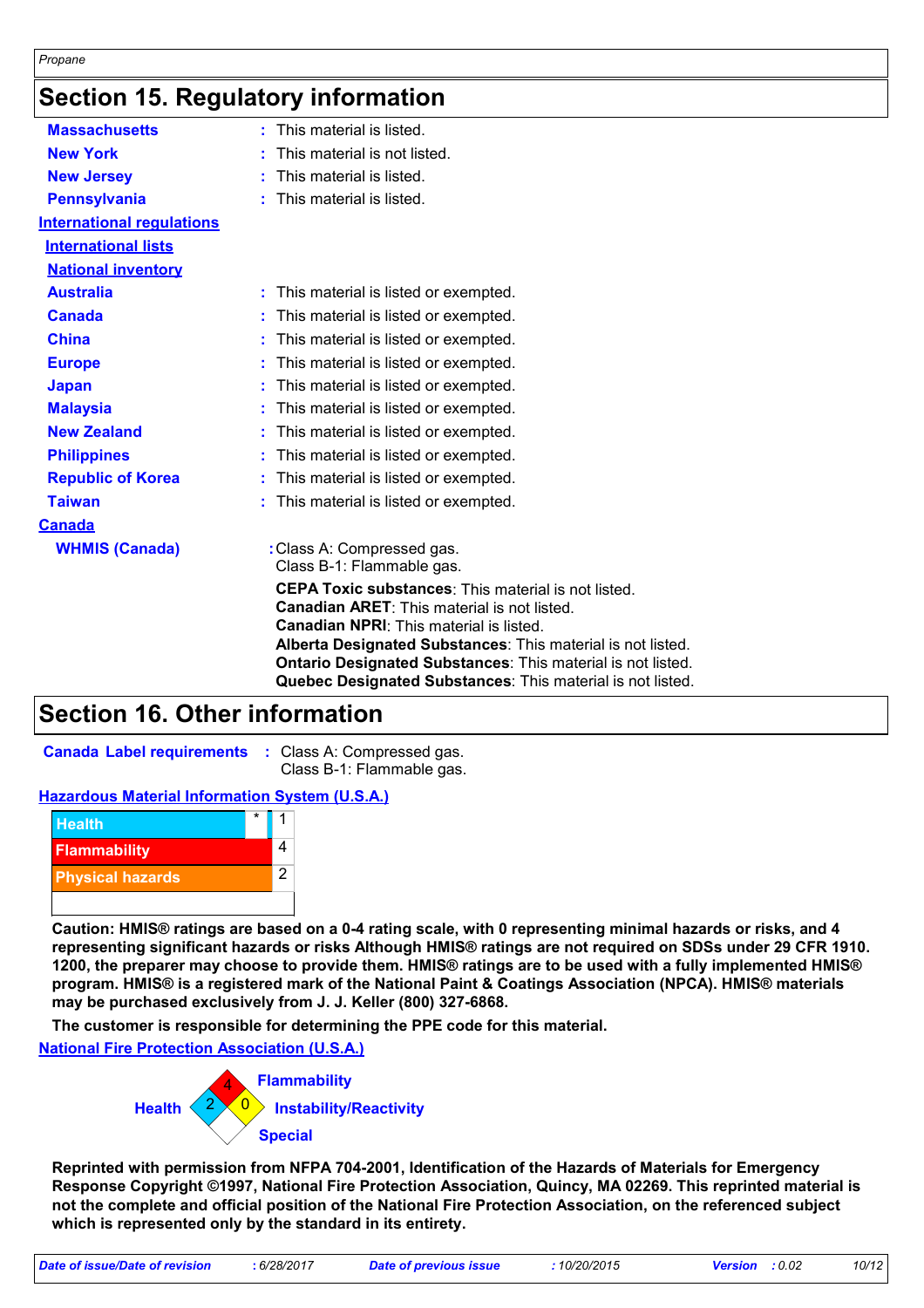### **Section 16. Other information**

**Copyright ©2001, National Fire Protection Association, Quincy, MA 02269. This warning system is intended to be interpreted and applied only by properly trained individuals to identify fire, health and reactivity hazards of chemicals. The user is referred to certain limited number of chemicals with recommended classifications in NFPA 49 and NFPA 325, which would be used as a guideline only. Whether the chemicals are classified by NFPA or not, anyone using the 704 systems to classify chemicals does so at their own risk.**

#### **Procedure used to derive the classification**

|                                                | <b>Classification</b>                                                                                                                                                                                                                                                                                                                                                                                                                                                                                                                                                        | <b>Justification</b>                                                                                                                                                                                                                                                                                                                                                                                                                                                                                                                                                                                                                                                                                                                                                                                                                                                                                                                                                                                                                                                                                                                                                                                                                                                                                                                                                                                                                                                                                                                                                                                                                                                                                                                                                                                                                                                                                                                                                                                                                                                                                                                                                                                                                                                         |  |
|------------------------------------------------|------------------------------------------------------------------------------------------------------------------------------------------------------------------------------------------------------------------------------------------------------------------------------------------------------------------------------------------------------------------------------------------------------------------------------------------------------------------------------------------------------------------------------------------------------------------------------|------------------------------------------------------------------------------------------------------------------------------------------------------------------------------------------------------------------------------------------------------------------------------------------------------------------------------------------------------------------------------------------------------------------------------------------------------------------------------------------------------------------------------------------------------------------------------------------------------------------------------------------------------------------------------------------------------------------------------------------------------------------------------------------------------------------------------------------------------------------------------------------------------------------------------------------------------------------------------------------------------------------------------------------------------------------------------------------------------------------------------------------------------------------------------------------------------------------------------------------------------------------------------------------------------------------------------------------------------------------------------------------------------------------------------------------------------------------------------------------------------------------------------------------------------------------------------------------------------------------------------------------------------------------------------------------------------------------------------------------------------------------------------------------------------------------------------------------------------------------------------------------------------------------------------------------------------------------------------------------------------------------------------------------------------------------------------------------------------------------------------------------------------------------------------------------------------------------------------------------------------------------------------|--|
| Flam. Gas 1, H220<br>Press. Gas Lig. Gas, H280 | Expert judgment<br>Expert judgment                                                                                                                                                                                                                                                                                                                                                                                                                                                                                                                                           |                                                                                                                                                                                                                                                                                                                                                                                                                                                                                                                                                                                                                                                                                                                                                                                                                                                                                                                                                                                                                                                                                                                                                                                                                                                                                                                                                                                                                                                                                                                                                                                                                                                                                                                                                                                                                                                                                                                                                                                                                                                                                                                                                                                                                                                                              |  |
| <b>History</b>                                 |                                                                                                                                                                                                                                                                                                                                                                                                                                                                                                                                                                              |                                                                                                                                                                                                                                                                                                                                                                                                                                                                                                                                                                                                                                                                                                                                                                                                                                                                                                                                                                                                                                                                                                                                                                                                                                                                                                                                                                                                                                                                                                                                                                                                                                                                                                                                                                                                                                                                                                                                                                                                                                                                                                                                                                                                                                                                              |  |
| Date of printing                               | : 6/28/2017                                                                                                                                                                                                                                                                                                                                                                                                                                                                                                                                                                  |                                                                                                                                                                                                                                                                                                                                                                                                                                                                                                                                                                                                                                                                                                                                                                                                                                                                                                                                                                                                                                                                                                                                                                                                                                                                                                                                                                                                                                                                                                                                                                                                                                                                                                                                                                                                                                                                                                                                                                                                                                                                                                                                                                                                                                                                              |  |
| Date of issue/Date of<br>revision              | : 6/28/2017                                                                                                                                                                                                                                                                                                                                                                                                                                                                                                                                                                  |                                                                                                                                                                                                                                                                                                                                                                                                                                                                                                                                                                                                                                                                                                                                                                                                                                                                                                                                                                                                                                                                                                                                                                                                                                                                                                                                                                                                                                                                                                                                                                                                                                                                                                                                                                                                                                                                                                                                                                                                                                                                                                                                                                                                                                                                              |  |
| Date of previous issue                         | : 10/20/2015                                                                                                                                                                                                                                                                                                                                                                                                                                                                                                                                                                 |                                                                                                                                                                                                                                                                                                                                                                                                                                                                                                                                                                                                                                                                                                                                                                                                                                                                                                                                                                                                                                                                                                                                                                                                                                                                                                                                                                                                                                                                                                                                                                                                                                                                                                                                                                                                                                                                                                                                                                                                                                                                                                                                                                                                                                                                              |  |
| <b>Version</b>                                 | : 0.02                                                                                                                                                                                                                                                                                                                                                                                                                                                                                                                                                                       |                                                                                                                                                                                                                                                                                                                                                                                                                                                                                                                                                                                                                                                                                                                                                                                                                                                                                                                                                                                                                                                                                                                                                                                                                                                                                                                                                                                                                                                                                                                                                                                                                                                                                                                                                                                                                                                                                                                                                                                                                                                                                                                                                                                                                                                                              |  |
| <b>Key to abbreviations</b>                    | $:$ ATE = Acute Toxicity Estimate<br><b>BCF = Bioconcentration Factor</b><br>GHS = Globally Harmonized System of Classification and Labelling of Chemicals<br>IATA = International Air Transport Association<br><b>IBC</b> = Intermediate Bulk Container<br><b>IMDG = International Maritime Dangerous Goods</b><br>LogPow = logarithm of the octanol/water partition coefficient<br>MARPOL 73/78 = International Convention for the Prevention of Pollution From Ships,<br>1973 as modified by the Protocol of 1978. ("Marpol" = marine pollution)<br>$UN = United Nations$ |                                                                                                                                                                                                                                                                                                                                                                                                                                                                                                                                                                                                                                                                                                                                                                                                                                                                                                                                                                                                                                                                                                                                                                                                                                                                                                                                                                                                                                                                                                                                                                                                                                                                                                                                                                                                                                                                                                                                                                                                                                                                                                                                                                                                                                                                              |  |
| <b>References</b>                              | : Not available.                                                                                                                                                                                                                                                                                                                                                                                                                                                                                                                                                             |                                                                                                                                                                                                                                                                                                                                                                                                                                                                                                                                                                                                                                                                                                                                                                                                                                                                                                                                                                                                                                                                                                                                                                                                                                                                                                                                                                                                                                                                                                                                                                                                                                                                                                                                                                                                                                                                                                                                                                                                                                                                                                                                                                                                                                                                              |  |
|                                                | $\nabla$ Indicates information that has changed from previously issued version.                                                                                                                                                                                                                                                                                                                                                                                                                                                                                              |                                                                                                                                                                                                                                                                                                                                                                                                                                                                                                                                                                                                                                                                                                                                                                                                                                                                                                                                                                                                                                                                                                                                                                                                                                                                                                                                                                                                                                                                                                                                                                                                                                                                                                                                                                                                                                                                                                                                                                                                                                                                                                                                                                                                                                                                              |  |
| <b>Other special</b><br>considerations         | materials in a wet state.                                                                                                                                                                                                                                                                                                                                                                                                                                                                                                                                                    | : The information below is given to call attention to the issue of "Naturally occurring"<br>radioactive materials". Although Radon-222 levels in the product represented by this<br>MSDS do not present any direct Radon exposure hazard, customers should be aware of<br>the potential for Radon daughter build up within their processing systems, whatever the<br>source of their product streams. Radon-222 is a naturally occurring radioactive gas<br>which can be a contaminant in natural gas. During subsequent processing, Radon tends<br>to be concentrated in Liquefied Petroleum Gas streams and in product streams having a<br>similar boiling point range. Industry experience has shown that this product may contain<br>small amounts of Radon-222 and its radioactive decay products, called Radon<br>"daughters". The actual concentration of Radon-222 and radioactive daughters in the<br>delivered product is dependent on the geographical source of the natural gas and<br>storage time prior to delivery. Process equipment (i.e. lines, filters, pumps and reaction<br>units) may accumulate significant levels of radioactive daughters and show a gamma<br>radiation reading during operation. A potential external radiation hazard exists at or near<br>any pipe valve or vessel containing a Radon enriched stream, or containing internal<br>deposits of radioactive material due to the transmission of gamma radiation through its<br>wall. Field studies reported in the literature have not shown any conditions that subject<br>workers to cumulative exposures in excess of general population limits. Equipment<br>emitting gamma radiation should be presumed to be internally contaminated with alpha<br>emitting decay products which may be a hazard if inhaled or ingested. Protective<br>equipment such as coveralls, gloves, and respirator (NIOSH/MHSA approved for high<br>efficiency particulates and radionuclides, or supplied air) should be worn by personnel<br>entering a vessel or working on contaminated process equipment to prevent skin<br>contamination, ingestion, or inhalation of any residues containing alpha radiation.<br>Airborne contamination may be minimized by handling scale and/or contaminated |  |

#### **Notice to reader**